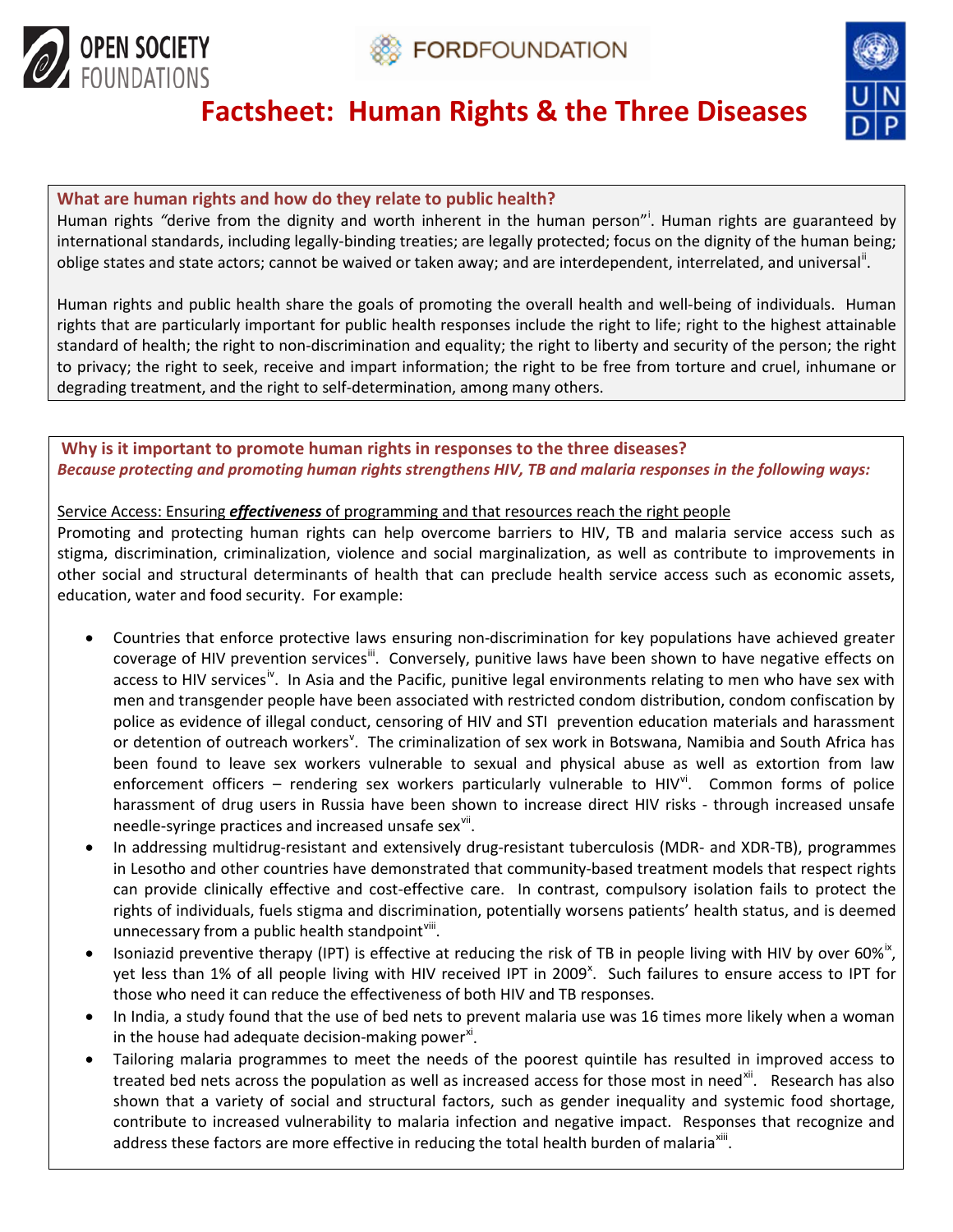#### Service Uptake: Increasing *efficiency* of programming by improving service quality and demand for services

Promoting and protecting human rights creates optimal conditions for the uptake of essential HIV, TB and malaria prevention, treatment and care services. For HIV and TB services, people will be more likely to use services if they are confident that they will not face discrimination, their confidentiality and informed consent will be respected, they will have access to appropriate information and counseling and will not be coerced into accepting services. For example:

- Inadequate detention conditions including lengthy pre-trial detention periods combined with high rates of incarceration have been linked to higher TB prevalence at the population level<sup>xiv</sup>. A study in Zambia highlighted that human rights protections against torture and cruel, inhumane or degrading treatment, and access to justice system, are essential to curbing the spread of HIV and TB in prisons and in the general community<sup>xy</sup>.
- A recent model estimates that up to 55% of cases of mother to child transmission in settings where prevention of mother to child transmission services are readily available may be caused by stigma and discrimination. The same model estimates that effective stigma and discrimination programmes could result in more mothers using HIV services and adhering to treatment, potentially reducing mother to child transmission by as much as onethird is settings where stigma is prevalent $x^{vi}$ .
- The potential impact of policies that promote the health and recognise the rights of people who use drugs on HIV epidemics is illustrated by mathematical modeling which shows that during 2010-15, HIV prevalence could be reduced by 41% in Odessa (Ukraine), 43% in Karachi (Pakistan), and 30% in Nairobi (Kenya) through a 60% reduction of the unmet need of opioid substitution, needle exchange, and antiretroviral therapy<sup>xvii</sup>.
- Compulsory drug treatment centres violate a range of rights including the right to privacy (consent to medical treatment), non-discrimination, to be free from torture, cruel, inhuman and degrading treatment, and the right to the highest attainable standard of health. With reported relapse rates of over 90%, these centres represent an inefficient response to drug dependence, as well as to the heightened risk of HIV infection amongst people who use drugs and those in closed settings<sup>xviii</sup>.

#### Individual Agency: Ensuring *sustainability* of programmes by empowering individuals to be proactive in taking care of their health needs

Applying human rights based approaches can help minimize the impact of harmful social norms and human rights violations. A focus on human rights can empower individuals and communities to ensure that national responses address their specific HIV, TB or malaria needs and can lead to improved access to HIV, TB and malaria prevention and treatment through: (1) addressing the social and structural determinants of health and (2) supporting effective community interventions which improve access for the most vulnerable and marginalized populations. For example:

- In Uganda, a policy of decentralization in the health sector since 2005 has created Village Health Teams as part of the national administration for delivery of health services. These Health Teams effectively ensure that local needs are identified and addressed, and are providing the crucial grass-roots delivery mechanisms for community interventions in relation to malaria and overall health promotion<sup>[xix](#page-3-18)</sup>. Other studies have also highlighted the benefits of rights and community-based interventions to addressing malaria<sup>xx</sup>.
- Protecting the rights of women living with and affected by HIV—to freedom from violence, to equal access to property and inheritance, to equality in marriage and divorce, and to access to information and education—can empower them to avoid HIV risks, safely disclose their HIV status, adhere to treatment, and discuss HIV with their children<sup>[xxi](#page-3-20)</sup>. Several studies highlight the role of gender inequality and gender-based violence in increasing economic consequences and reduces risky behavior such as unsafe sex.<sup>xxiii</sup> vulnerability to HIV infection and other conditions and limiting access to health care services and information<sup>[xxii](#page-3-21)</sup>. There is also evidence that respecting the right of HIV-positive wome[n](#page-3-22) to inherit equally mitigates negative
- Community-based treatment programmes including treatment literacy have been shown to be critical to ensure the full realization of the benefits of HIV and TB treatment, to decreasing stigma, and to the success of HIV and TB prevention and treatment programmes generally<sup>[xxiv,](#page-3-23) xxv</sup>.
- A survey in Malawi showed that by realizing socio-economic rights, for example through improved housing, the risk of malaria, respiratory infection or gastrointestinal illness was reduced by 44% in children under 5<sup>xxvi</sup>.
- Key population participation on CCMs has been credited with improved funding flows to marginalized populations and improved government attitudes. However, criminalization of sex work and homosexuality and the denial of the human rights of transgender people remains a barrier to participation of MSM, transgender people and sex workers in CCM processes<sup>xxvii</sup>.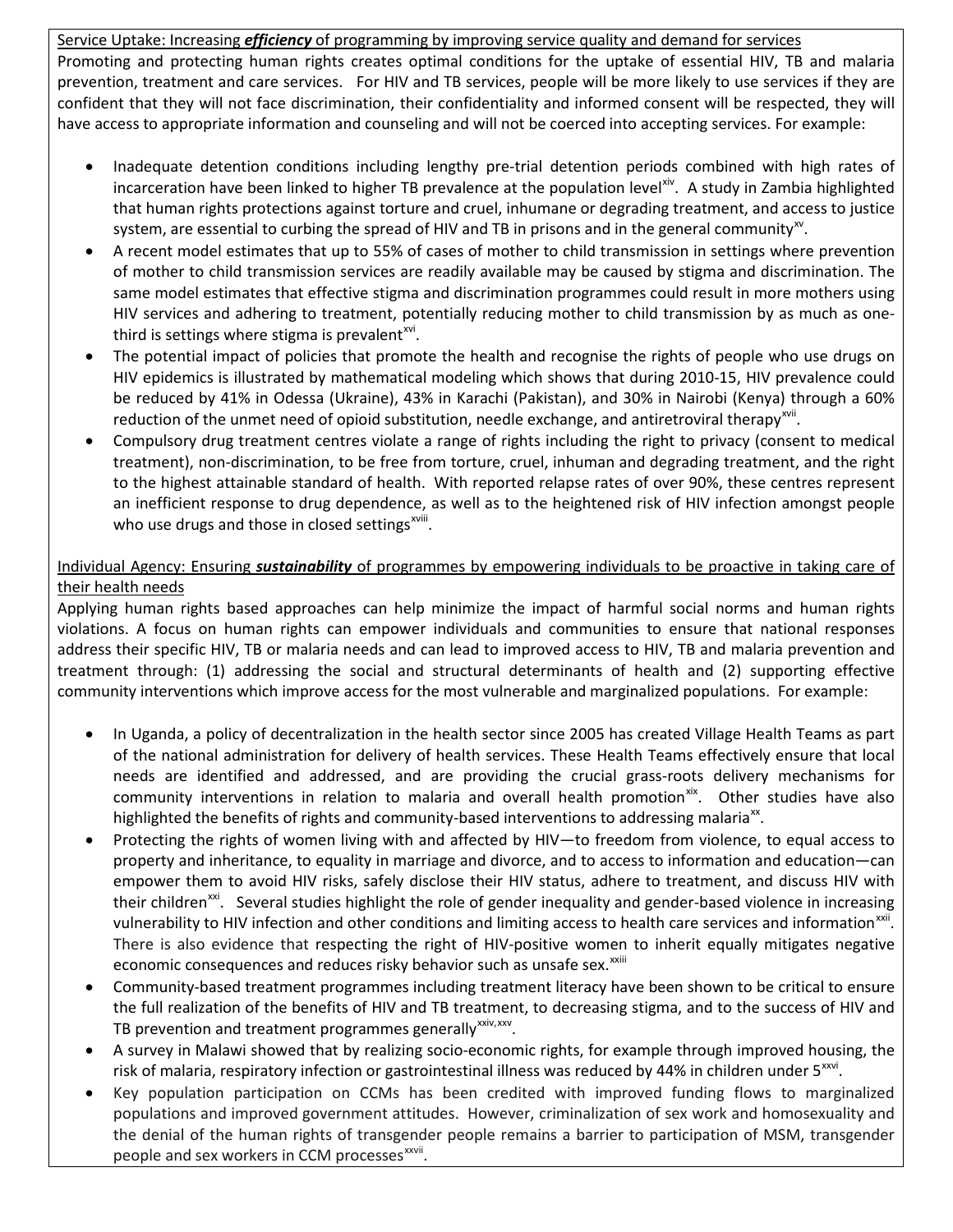### *The Global Fund is already actively promoting human rights in the context of the three diseases through its programmes, processes and advocacyxxviii[.](#page-3-27)*

The Global Fund can strengthen these efforts by:

- 1. Increasing investment in **programmes** that protect and fulfill human rights, including programmes such as legal aid and empowerment, law reform and human rights training that address underlying vulnerabilities and nonmedical dimensions of HIV/AIDS, TB and malaria;
- 2. Ensuring that CCMs, the TRP and other governing **processes** actively support human rights-based approaches and ensure that Global Fund resources are directed towards those who need them most; and
- 3. Increasing **advocacy** in countries where human rights violations threaten to undermine the Global Fund's investments and progress in other areas of health and development. This includes ensuring a favorable humanrights environment for Global Fund investments, monitoring the risks that Global Fund-supported programmes might undermine human rights, and, where appropriate, taking steps where such risks may jeopardize the Global Fund's programming or reputation.

# **Key questions the Global Fund and partners should consider**

#### *Human rights and the Global Fund's business model*

- 1. How should minimum standards for protection of human rights in Global Fund grants be integrated into its funding model? What are the minimum standards?
- 2. At what stages in the grant cycle (proposal development, TRP criteria and review, grant negotiation, implementation, periodic/Phase 2 review) should the Global Fund prioritize human rights principles and how?

#### *Programming to address human rights-related barriers to services*

- 3. What are the obstacles to including programmes that address human rights-related barriers to services in proposals to address HIV, TB and Malaria?
- 4. How can the Global Fund encourage countries to include human rights programmes in proposals?

#### *Avoiding potential human rights violations*

- 5. What mechanisms should be used to effectively identify the risk of potential human rights violations?
- 6. How should the Global Fund respond to the risk of potential human rights violations in Global Fund-supported programmes? (Suggestions include: conditions precedent, additional safeguards, management actions, partial disbursements, investigations, private and public advocacy, suspension of funding).
- 7. If the Global Fund were to consider ceasing support of programmes that violate human rights, what system/s could be put in place to protect the individuals in those settings from further discrimination and reduced access to services?

#### *Participation of key populations*

- 8. What mechanisms can be put in place to ensure that the new CCM Guidelines' requirements, standards and recommendations are implemented vis-à-vis the role of key populations?
- 9. What mechanisms should be put in place to ensure safe and meaningful participation of marginalized and criminalized populations across the Global Fund grant life cycle?

#### *Accountability and oversight*

10. How can the Global Fund ensure that the equity analysis required from CCMs from Round 11 onwards captures and addresses the needs of key populations?

#### *Partnerships*

11. What role should Global Fund partners play in identifying potential human rights violations within Global Fundsupported programmes?